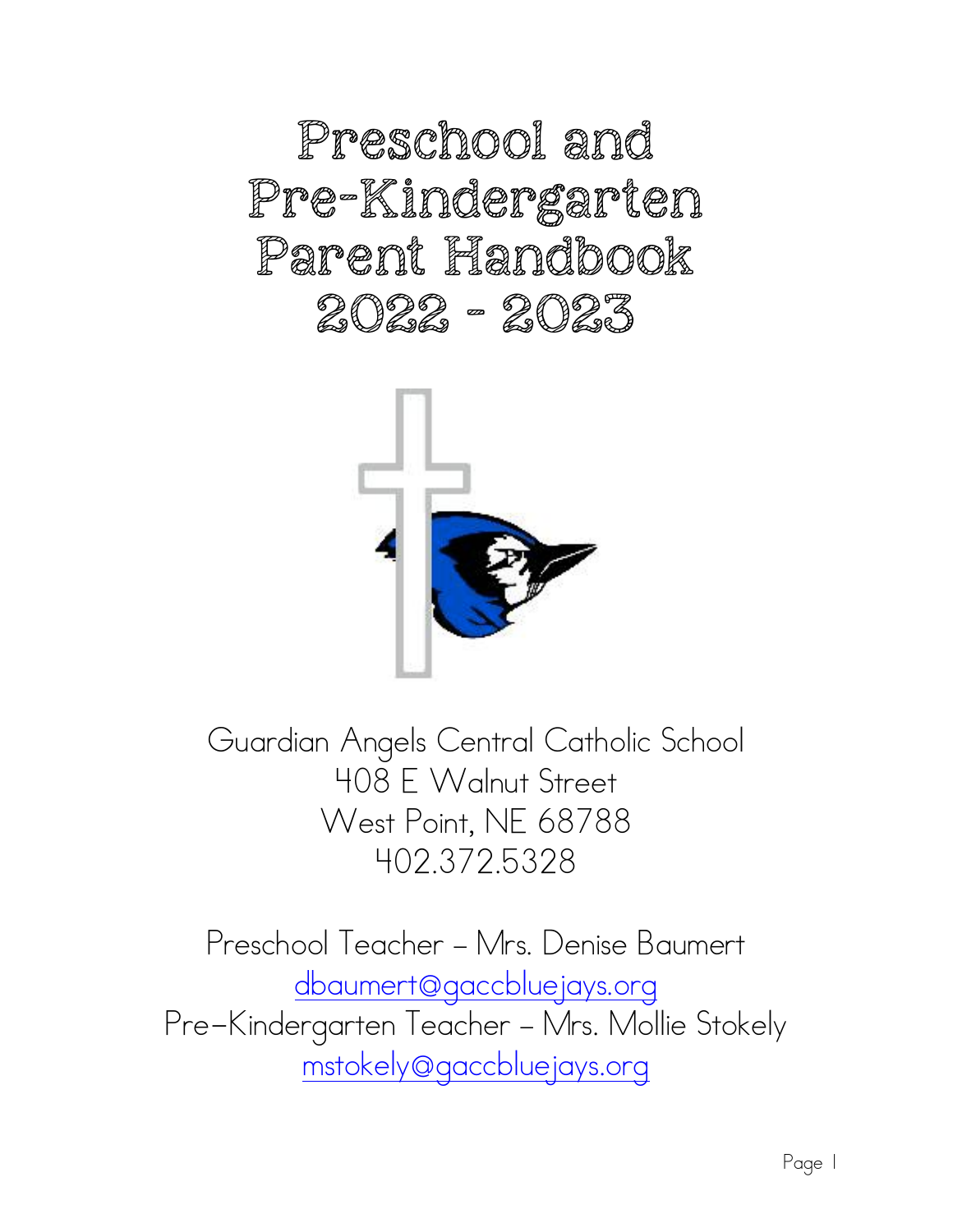# Philosophy

#### Our goal:

- to educate the whole child: spiritually, intellectually, emotionally, physically, and socially
- to help children become independent, self-confident inquisitive learners

Our Mission:

- to prepare young children to participate successfully in formal school while assisting them in developing positive self-concepts
- to form Christian attitudes of loving, helping, sharing, and growing closer to The Lord

#### Our Method:

- young children learn best by doing
- play provides the foundation for school learning; play is the work of the young child
- strive to help children become enthusiastic learners
- encouraging children to be active and creative explorers who are not afraid to try out their own thoughts
- allow them to learn at their own pace and in the ways that are best for them

# Weekly Routine

Circle Time – Prayer, Pledge of Allegiance, Songs, Rhythmic Reading, Math and Literacy review, and story time.

<u>Prayer Time</u> – bible stories, <u>Story of God's Love</u> curriculum, daily prayer, and songs.

Learning Centers – Children go to centers daily. The children will get to choose where they would like to go. Center activities include drawing, dramatic play, library, blocks, puzzles, board games, sensory table, and more.

Math Time – Children will be exposed to math through small group time. They will build a foundation for math by working with shapes, colors, and numbers. They will practice patterning and sorting skills.

We believe these learned skills will help to build a love of math in our students.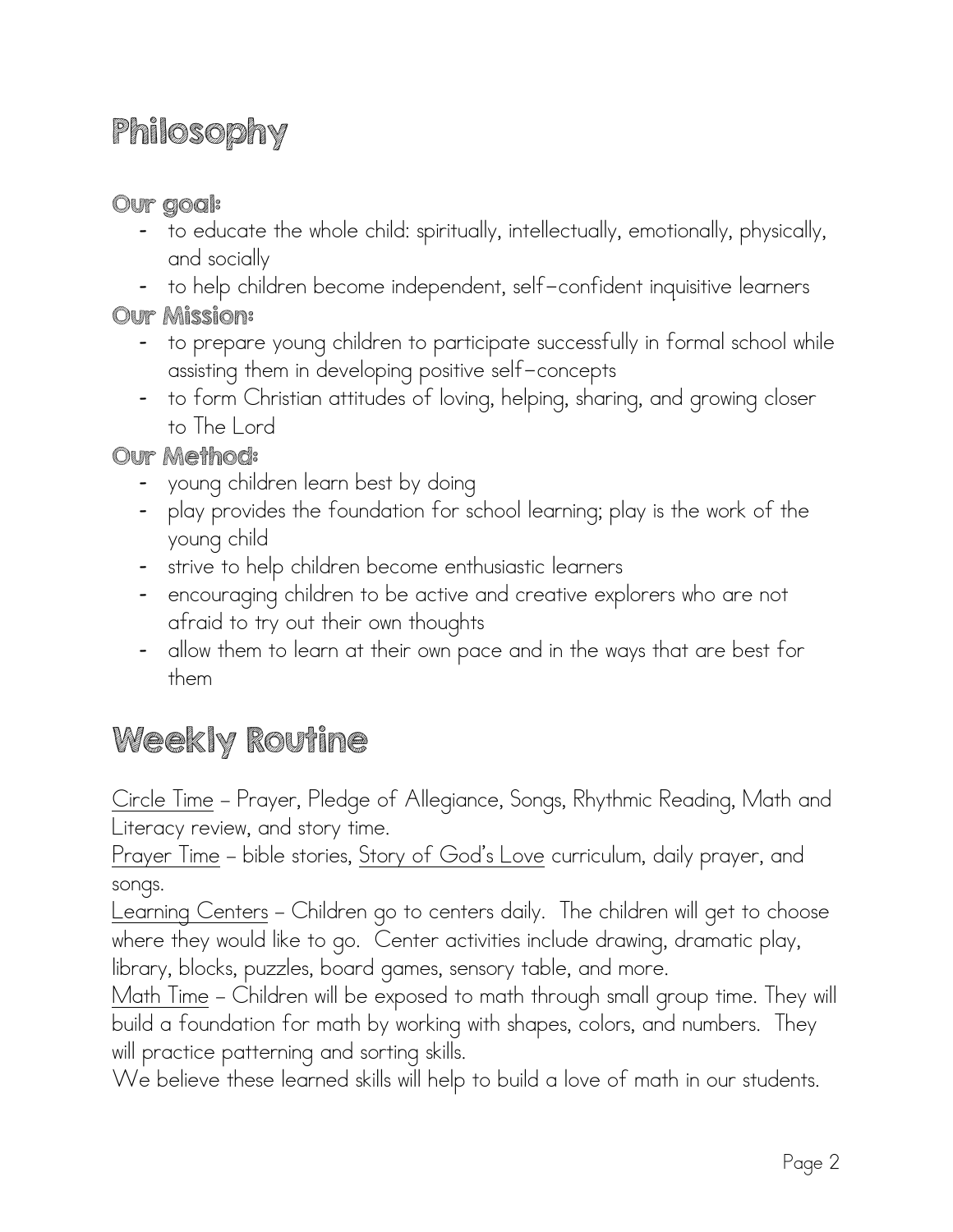Literacy Time – Children will build their literacy skills in the areas of speaking, listening, reading and writing. Many quality children's stories will be read to students each day, and students will have multiple opportunities to engage with these texts. Students in Pre-k will talk about their stories as well as draw and write about them. They will learn foundational literacy skills that will set them on the path to becoming strong readers and writers.

Tummy Time – Washing hands and prayer plus sharing a snack and milk Project Time – Children become involved in an activity chosen by the teacher and centered on a particular learning experience related to the theme of the week.

Large Motor – Physical play using large muscles. We do a lot of dancing, singing, marching, and coordination skills.

Recess – The children will have the opportunity to play and explore the outdoors during recess time.

### Curriculum

GACC Preschool and Pre-Kindergarten works to develop five basic curriculum goals: Spiritual, Social, Emotional, Physical, and Intellectual.

Spiritual – To help the children become aware of God and how He has made each of them very special.

Social – To help children feel comfortable in school, trust their new environment, make friends, and feel they are part of a group. To help children learn to interact appropriately with children and adults. To help children behave appropriately in the classroom setting.

Emotional – To help children experience pride and self–confidence, develop independence, self–control and skills such as the ability to solve problems, ask questions, and use words to describe their ideas, observations, and feelings.

Physical – To help children increase their fine and gross motor skills and feel confident about what their bodies can do.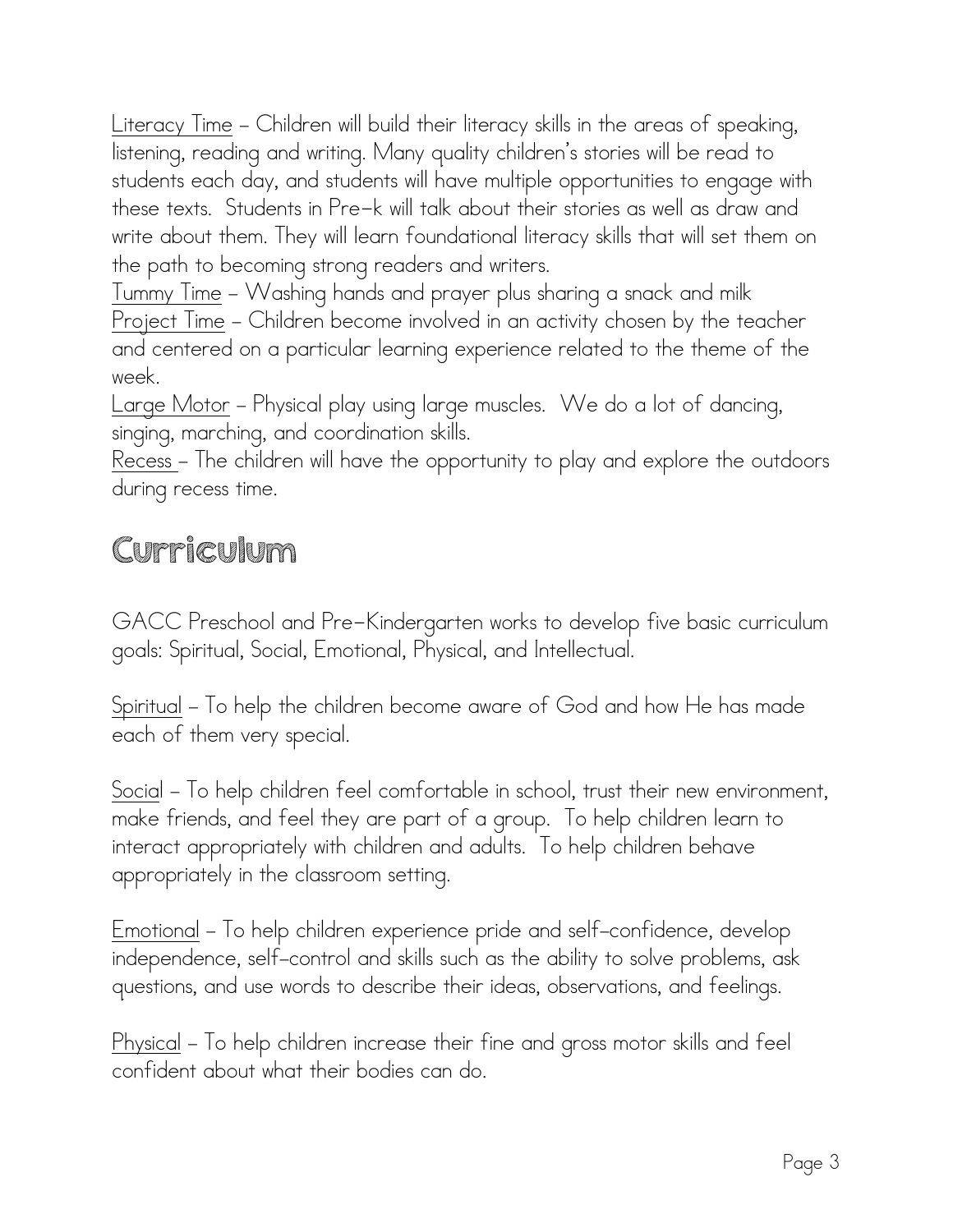<u>Intellectual</u> - To provide curriculum that is developmentally appropriate for Preschool and Pre-Kindergarten students.

 The students will work daily with the alphabet, numbers, colors, and shapes. Each week there is a letter of the alphabet, number, and theme that is developed.

# Admission Policy

Children will be admitted into preschool and pre-kindergarten program according to the admission policies of Guardian Angels Central Catholic School.

 Families wishing to enroll a child in GACC School must demonstrate a desire for the integration of Catholic teaching and moral formation with the education program. This includes:

- Participation in the social and spiritual life of their parish/church.
- Agreement to assist in the financial support of the school education program.
- Compliance with policies and procedures of the school and the Diocese.
- Willingness to cooperate with the teachers and administration in the total development of their child.

Registration

- Preschool and Pre-Kindergarten round up is scheduled sometime in January or February.
- Registration for current students is held in the spring. Registration materials are available at the school office. Applications must be returned promptly to assure proper student placement. Students are placed based on first come first serve basis. A placement fee of \$100 must be paid prior to student placement.

Requirements

- For a child to be admitted to Preschool, the student must be three years old and completely potty trained on or before July 31st.
- For a child to be admitted to Pre-Kindergarten, the student must be four years old and completely potty trained on or before July 31st.

New Student and Transfer Students

 New students may register by contacting the school office. Children registering for the first time must submit a birth certificate, immunization record, and baptismal certificate if not baptized at St. Mary's, St. Aloysius, St. Boniface, or St. Anthony's.

\*GACC Pre-Kindergarten students need a current immunization record\*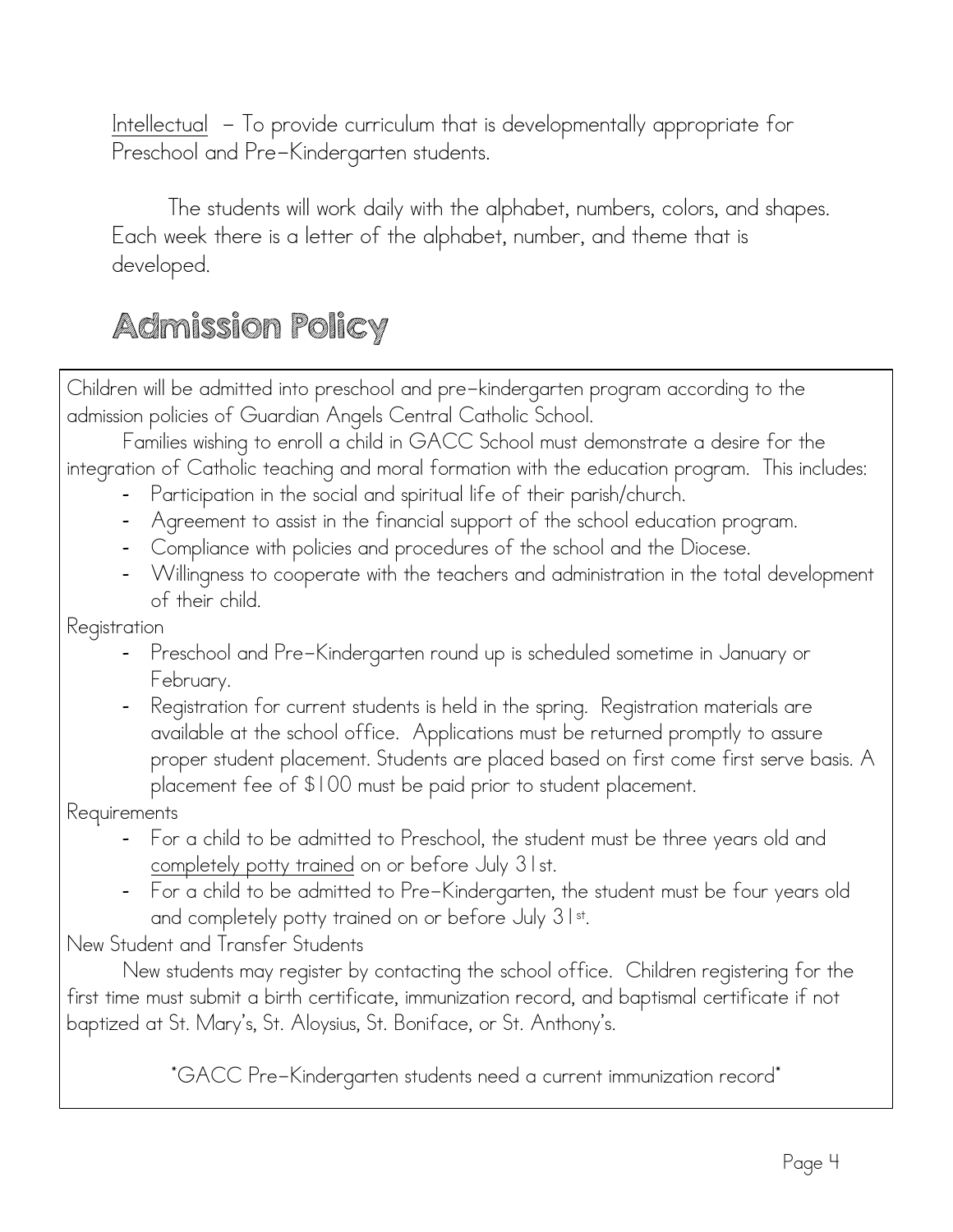### Tuition

#### Preschool

| Half-day         | 3 days | annually \$945.00   | monthly \$94.50   |
|------------------|--------|---------------------|-------------------|
| Half-day         | 2 days | annually \$629.00   | monthly \$62.90   |
|                  |        |                     |                   |
| Pre-Kindergarten |        |                     |                   |
| Half-day         | 5 days | annually \$1,574.00 | monthly $$157.40$ |

### Sessions

GACC Preschool program has the option of 2-day morning program on Tuesdays and Thursdays or a 3-day morning program on Mondays, Wednesdays, and Fridays. GACC Pre-Kindergarten program is a 5-day program offered in the morning or afternoon.

#### Arrival and Dismissal AM Session

 You may bring your child into the classroom at 7:45 – 8:05 each morning. Please do not bring your child any earlier. Students will hang up their backpacks and coats in the hall by their name. If your child will be missing class for any reason, please notify the school office at 402.372.5328.

 The students will dismiss in the front of the school building at 11:15. The children should be picked up promptly. If you know that you are going to be later, please call the school office. If someone other than a parent is going to pick up a child, the teacher must be notified by a parent. The preschool and pre-kindergarten students will be dismissed only when the teacher identifies the parent.

#### PM Session

You may bring your child into the classroom at 12:10 – 12:20 each afternoon. Please do not bring your child any earlier. Students will hang up their backpacks and coats in the hall by their name. If your child will be missing class for any reason, please notify the school office at 402.372.5328.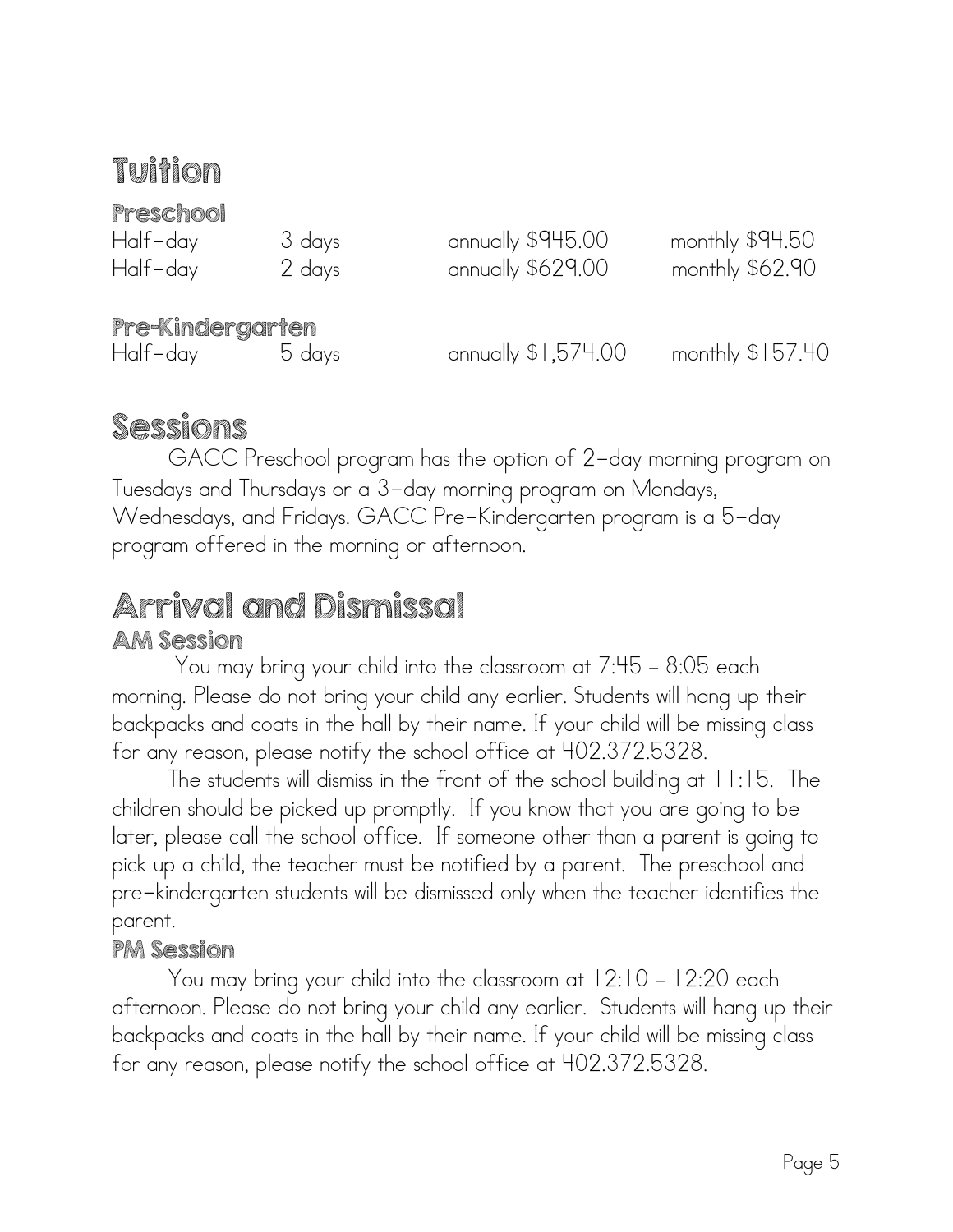The students will dismiss in the front of the school building at 3:30. The children should be picked up promptly. If you know that you are going to be later, please call the school office. If someone other than a parent is going to pick up a child, a parent must notify the teacher. The pre-kindergarten students will be dismissed only when the teacher identifies the parent.

# Clothing

Since uniforms are not required for preschool and pre-kindergarten children, any type of comfortable and washable clothing may be worn. Tennis shoes are required for safety in the classroom and recess equipment. Flip-flops and sandals are not allowed. Special days will be set aside as GACC preschool and pre-kindergarten T-shirt day when the students will wear their special tshirts. The children will get their t-shirt in the first month of school.

 Please send an extra set of clothing (including socks) in a plastic zip-lock bag with your child's name clearly marked. This set of clothing will be kept in their backpack. Preschool and Pre-kindergarten students must be completely toilet trained.

# Potty Training

Your child must be completely potty trained. Your child must be able to use the toilet independently and be a self advocate by asking to use the bathroom, cleaning self and washing hands.

# Communication

#### **Handbook**

This handbook will provide you with basic outlines and procedures for GACC Preschool and Pre-Kindergarten.

#### Sycamore & Email

Sycamore and email is a great tool to keep your teacher informed of out-of-class activities, behavior, or share helpful constructive feedback regarding your child.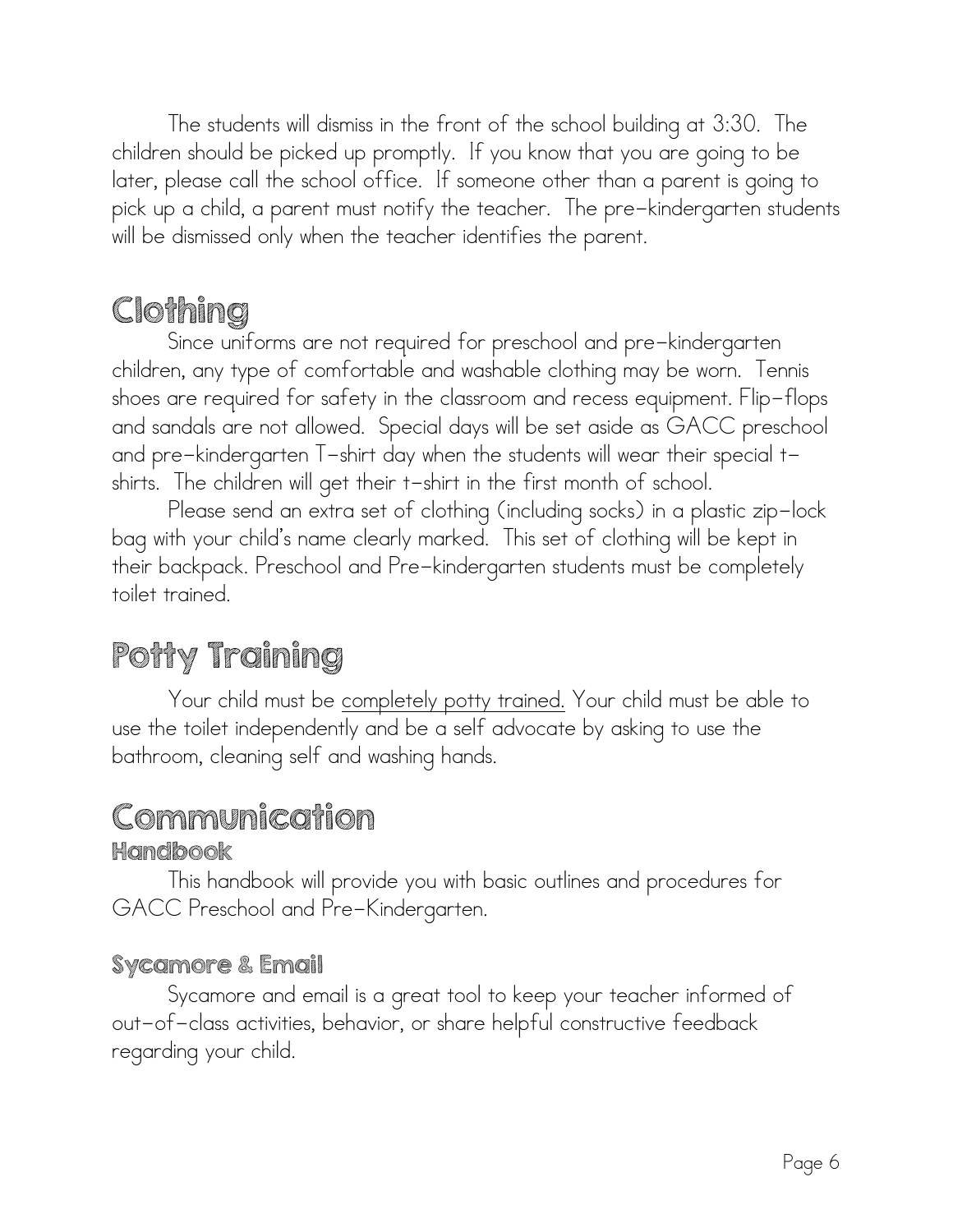#### Conferences

Parent-teacher conferences will be scheduled during the first quarter and again during the third quarter. Parents are welcome to visit anytime. It would be helpful if you would check with the teacher first in case there is a change in the daily routine.

#### Newsletters

We encourage communication between parents, children, and school. Guardian Angels Central Catholic sends a parent newsletter home on Tuesdays with the oldest child in each family. This letter comes home in the family envelope.

If your child is the oldest, he/she will be bringing this envelope home weekly. This envelope needs to be signed and returned in two days.

A newsletter and monthly calendar is sent home from the preschool and pre-kindergarten teacher to keep you informed of upcoming events.

### Discipline

Good behavior will be positively reinforced. In our preschool and prekindergarten rooms, we will have a large "traffic light" with green, yellow, and red lights. Each day your child will begin the day with their picture on green. If they are not able to problem-solve and make good choices your child will be asked to move their picture to yellow. If they are still not able to make good choices and problem-solve, they will be asked to move their picture to red and take some time to think about how to make safe and respectful choices. Children also have the choice to work hard and earn/change their "color" back to green as the day progresses – we explain to them that they have to work extra hard at making safe, respectful and responsible choices to "go back to green."

 We will also use "think time" when it is appropriate. It is important for children to take the time to think about their choices and return to the group when they are ready. Our goal is for all children to learn and grow in a safe, developmentally appropriate, positive and caring environment.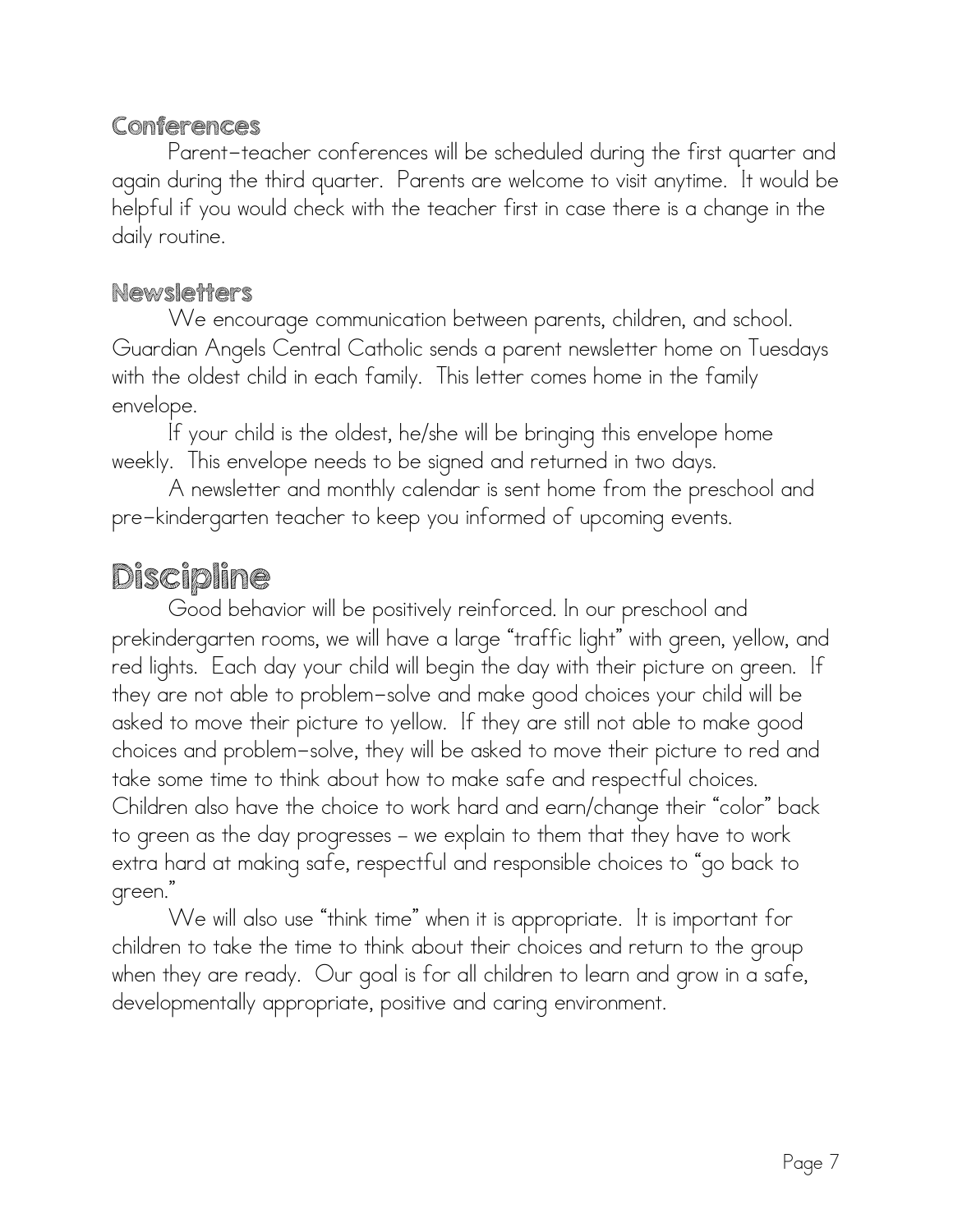### Health/Emergency Procedures

Nebraska State Law requires that students receive the following immunizations before entering preschool and pre-kindergarten:

4 doses of DtaP, DTP, or DT vaccine

3 doses of Polio vaccine

3 doses of Hib vaccine or 1 dose of Hib given at or after 15 months of age

3 doses of pediatric Hepatitis B vaccine

1 dose of MMR or MMRV given on or after 12 months of age

1 dose of varicella (chickenpox) or MMRV given on or after 12 months of age

4 doses of pneumococcal or 1 dose of pneumococcal given on or after 15 months of age

 Children who have any sort of communicable illness will not be permitted to attend preschool pre-kindergarten. A child should be kept home if he/she exhibits any of the following: fever, diarrhea, vomiting, eye or skin infections, or severe coughing and congestion.

 If a child becomes ill or needs medical attention, the parents will be called at home or at work.

#### Medication

Medications should be administered at home whenever possible. When medically necessary for a student to take a prescription medication during school hours, please refer to Guardian Angels Central Catholic medication policy:

 School personnel are not permitted to administer any medication including Aspirin/Tylenol without parents' signing a "Request of Giving Medicine at School" form. Forms are available in the school office. All medicines will be kept locked in the school office. In order to dispense any medication at school, the following procedures will be followed:

- 1. Prescription Drugs If a request is made to dispense a prescription drug, it must be brought to the school in the original, properly labeled prescription bottle with the name of the child, doctor, drug, dosage, and directions for administering. Written permission from the parent is required.
- 2. Over-the-counter drugs If a request is made to dispense an over-the-counter drug, it must be brought to school in the original, properly labeled container. Written permission is required from the parent together with instructions, dosage, time and date the medication is to be given.
- 3. The school will not provide Aspirin/Tylenol. It may not be requested to be given out for the whole year as needed. Specific date and time is required.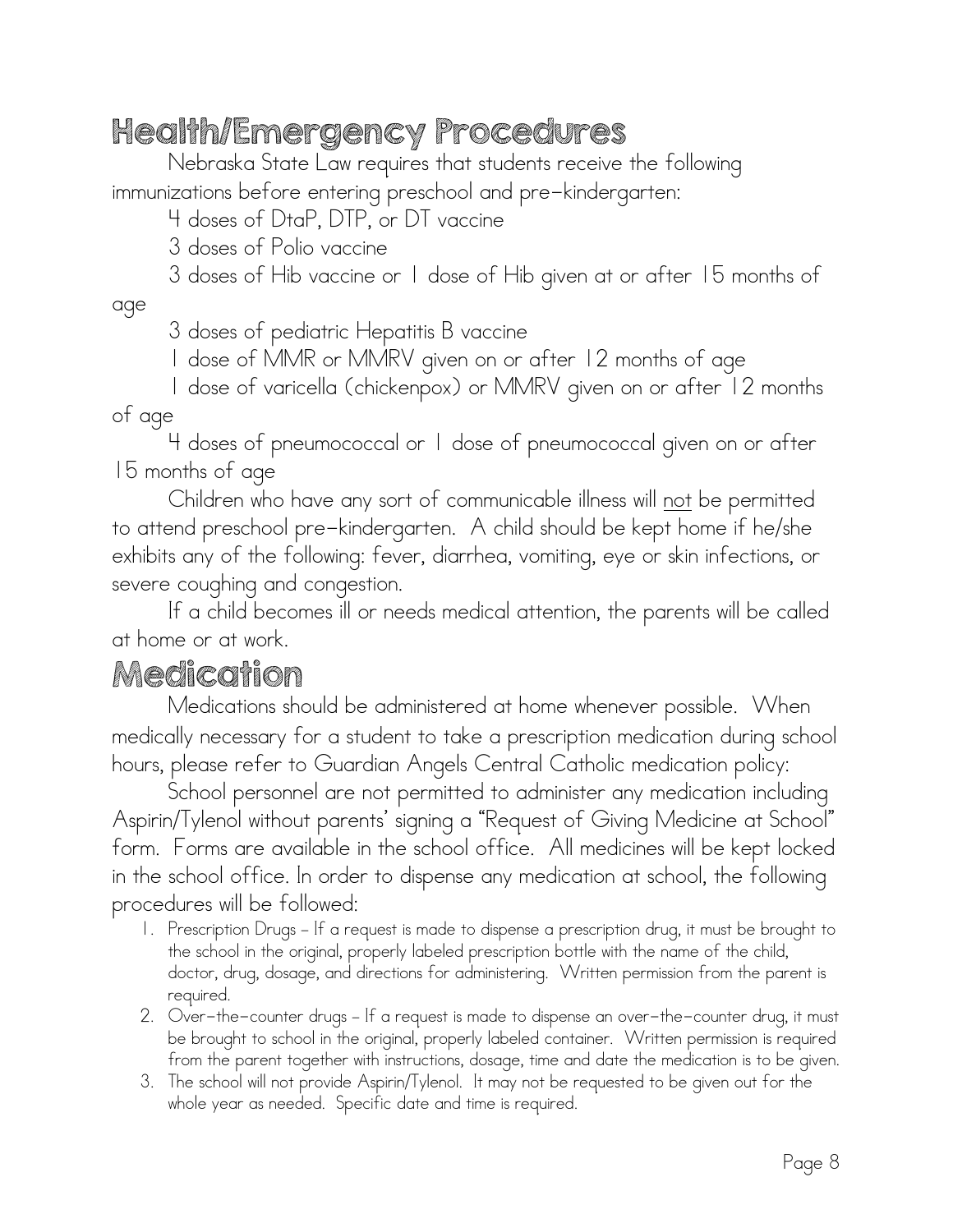### Snacks

Snack time is an important time to learn socialization skills, prayer and hygiene. Each child will be assigned a week to bring snack for the children. The children will have water at snack time. Some snack ideas can be: goldfish, crackers, fruit snacks, pretzels, cheez-its, popcorn, etc.

### Birthdays

What a joy to celebrate God's gift of life! We will celebrate as close to the date as possible. Summer birthdays will be celebrated together before the end of the year. The birthday child may bring a snack on his/her special day. If you plan to bring treats, please inform the teacher. Please do <u>not bring</u> cupcakes or cake.

 Please do not send birthday invitations to school unless the whole class is included.

# Field Trips

Field trips are an integral part of the early childhood experience. They enhance learning by offering opportunities not available in the classroom. Parents are notified of upcoming field trips at least 1 week in advance. Parental permission is required.

### Parent Volunteers

Parent volunteers for field trips or in the classroom are always welcomed and encouraged. If you choose to volunteer, you must have Safe Environment training.

### Weather

In case of severe weather, cancellations will be announced on local radio. You can also find cancellations on the local radio stations webpage site [www.kwpnfm.com](http://www.kwpnfm.com). You can also sign up for our school's Beacon and a message will be sent right to your cell phone and/or email. If there is a late start, the morning session will be cancelled.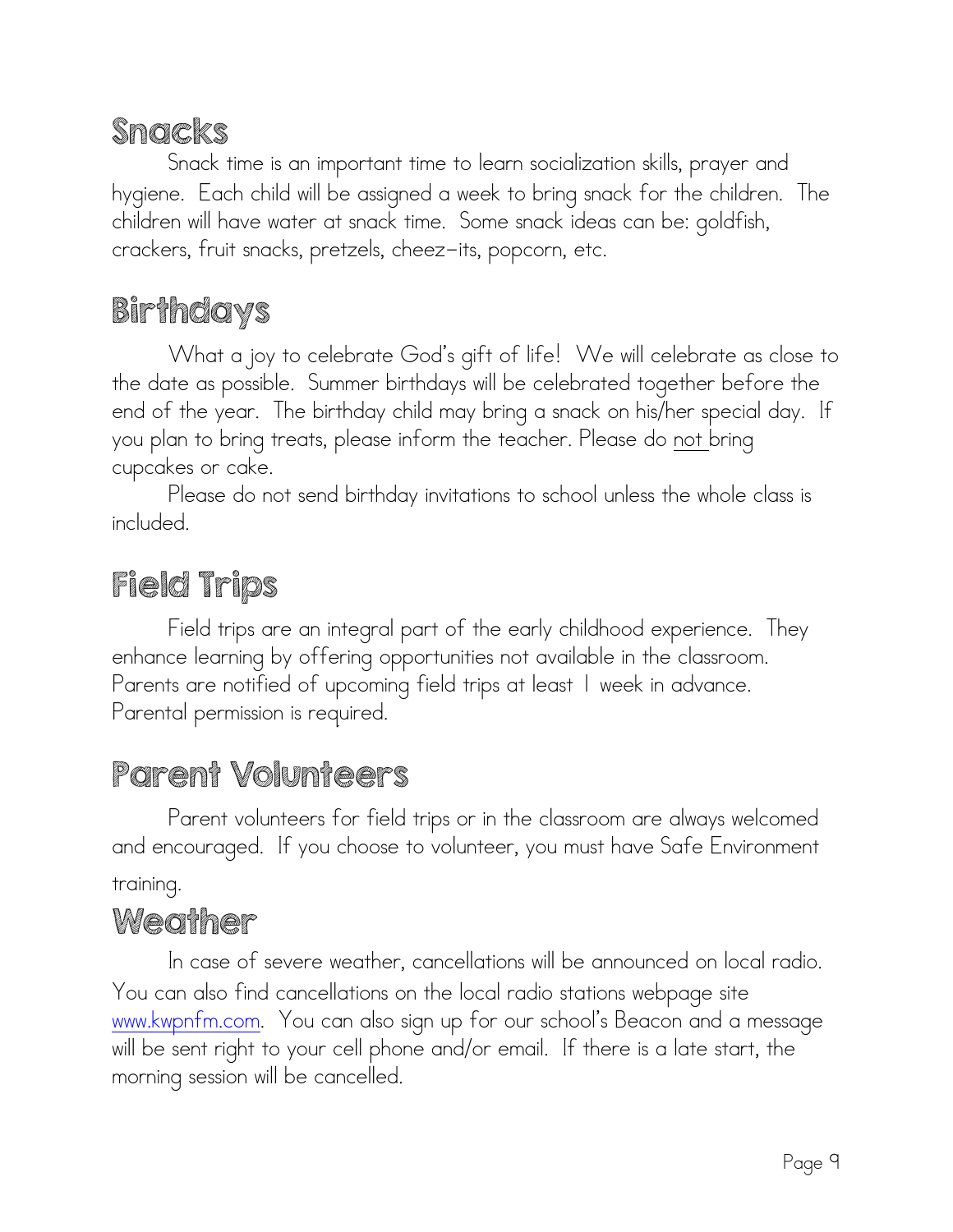# Helpful Hints

Separation can be hard for some little ones. Here are a few suggestions to make those difficult times easier.

- 1. Keep talks about school simple, do not overwhelm. Constant reminders tend to overwhelm some children
- 2. Drop and Go the best way for parents to handle the apprehensive child is to: deliver them, tell them goodbye, reassure them you will return, and go with a smile.
- 3. Bedtime It is essential for children to get a good night's sleep!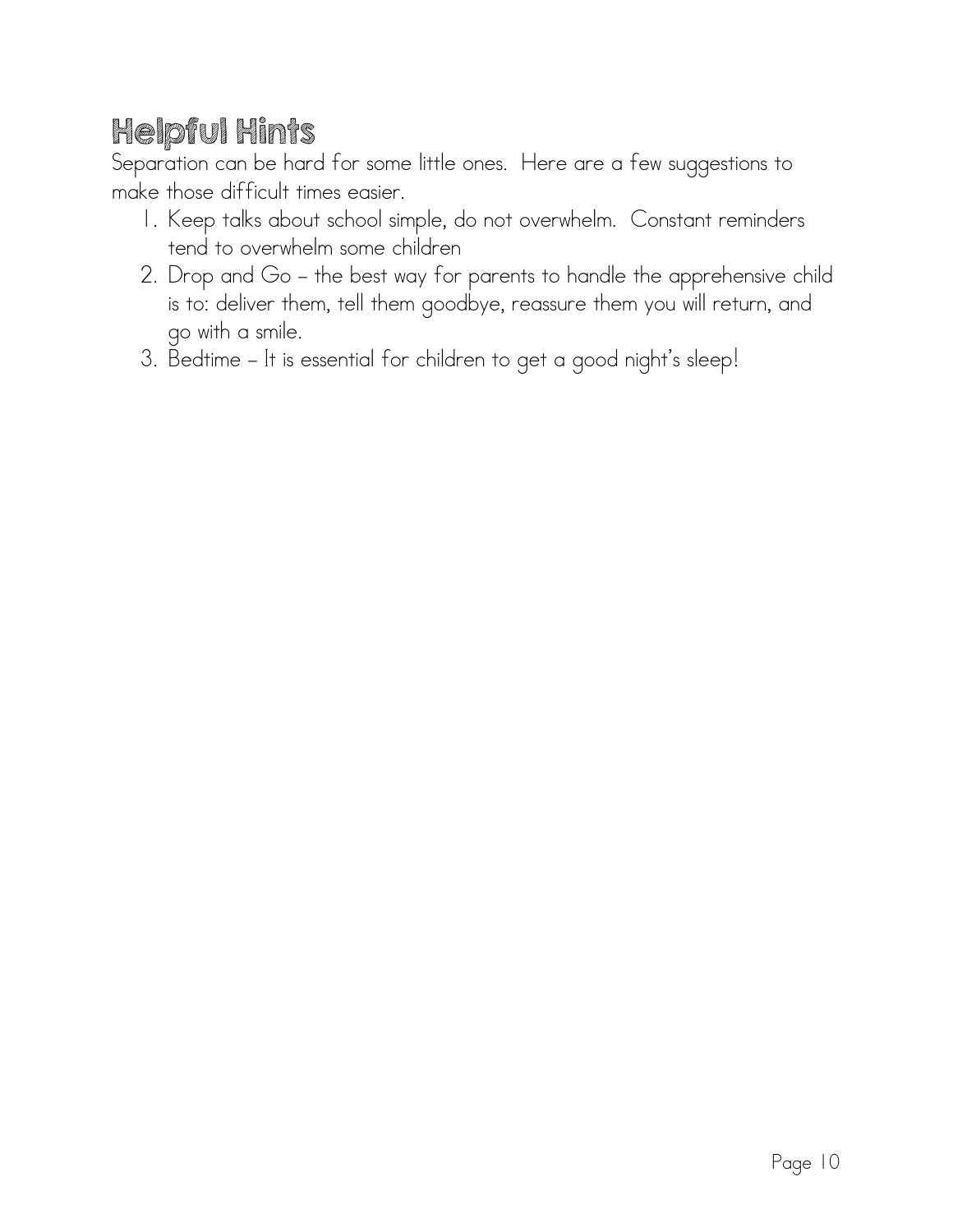# Preschool and Pre-Kindergarten Supply List

#### Preschool

- 1 regular size book bag
- 1 Pencil Box
- 1 Paint shirt
- 1 Box of Kleenex
- 1 Large Container of Clorox Wipes
- 1 Box of Crayola crayons
- 1 Box of Crayola Fat Markers
- 1 Box of Crayola Thin Markers
- 1 Pocket Folder

#### Pre-Kindergarten

- 1 Regular Size Book Bag
- 1 Pencil Box (NO pencil bags)
- 1 Paint Shirt
- 1 Box of Kleenex (morning class)
- 1 Container of Clorox Wipes (afternoon class)
- | Pocket Folder
- 2 boxes of Crayola crayons
- 1 Box of Crayola Skinny Markers (classic colors)
- 1 Box of Crayola Fat Markers (classic colors)
- 2 Notebooks (used for math, science, and writing)

#### Early Childhood Education Center

- 1 regular size book bag
- 1 Box of Kleenex
- 1 Large Container of Clorox Wipes
- 1 package of napkins
- 1 box of Crayola crayons
- 1 Box of Crayola Skinny Markers (Pre-K)
- 1 Box of Crayola Fat Markers (Preschool)
- 1 Blanket (for afternoon rest time)
- 1 Fitted Crib Sheet (for afternoon rest time)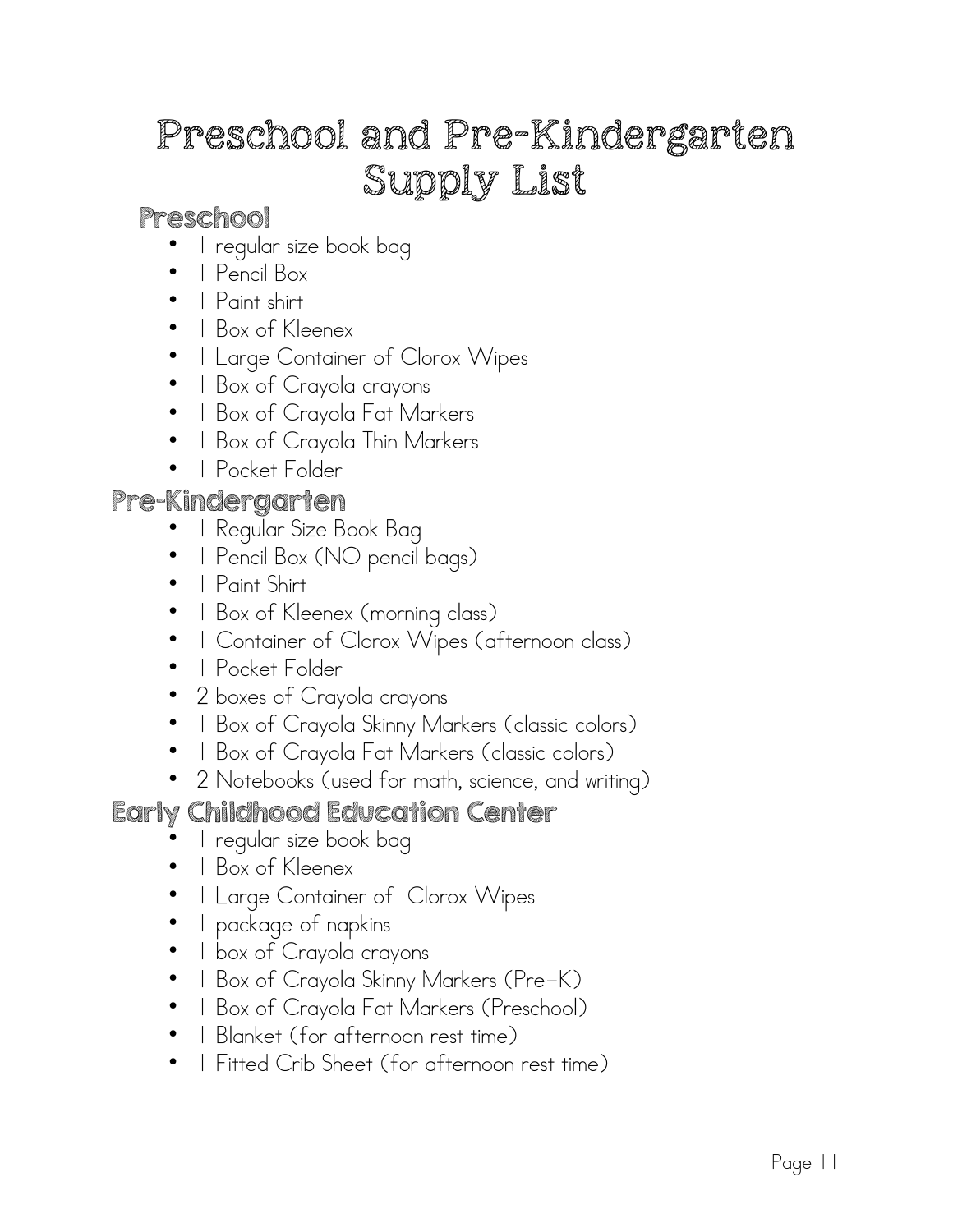# Early Childhood Education Center Parent Handbook 2022 - 2023



Guardian Angels Central Catholic School 408 E Walnut Street West Point, NE 68788 402.372.5328

> Mrs. Lindsey Marr [lmarr@gaccbluejays.org](mailto:lmarr@gaccbluejays.org)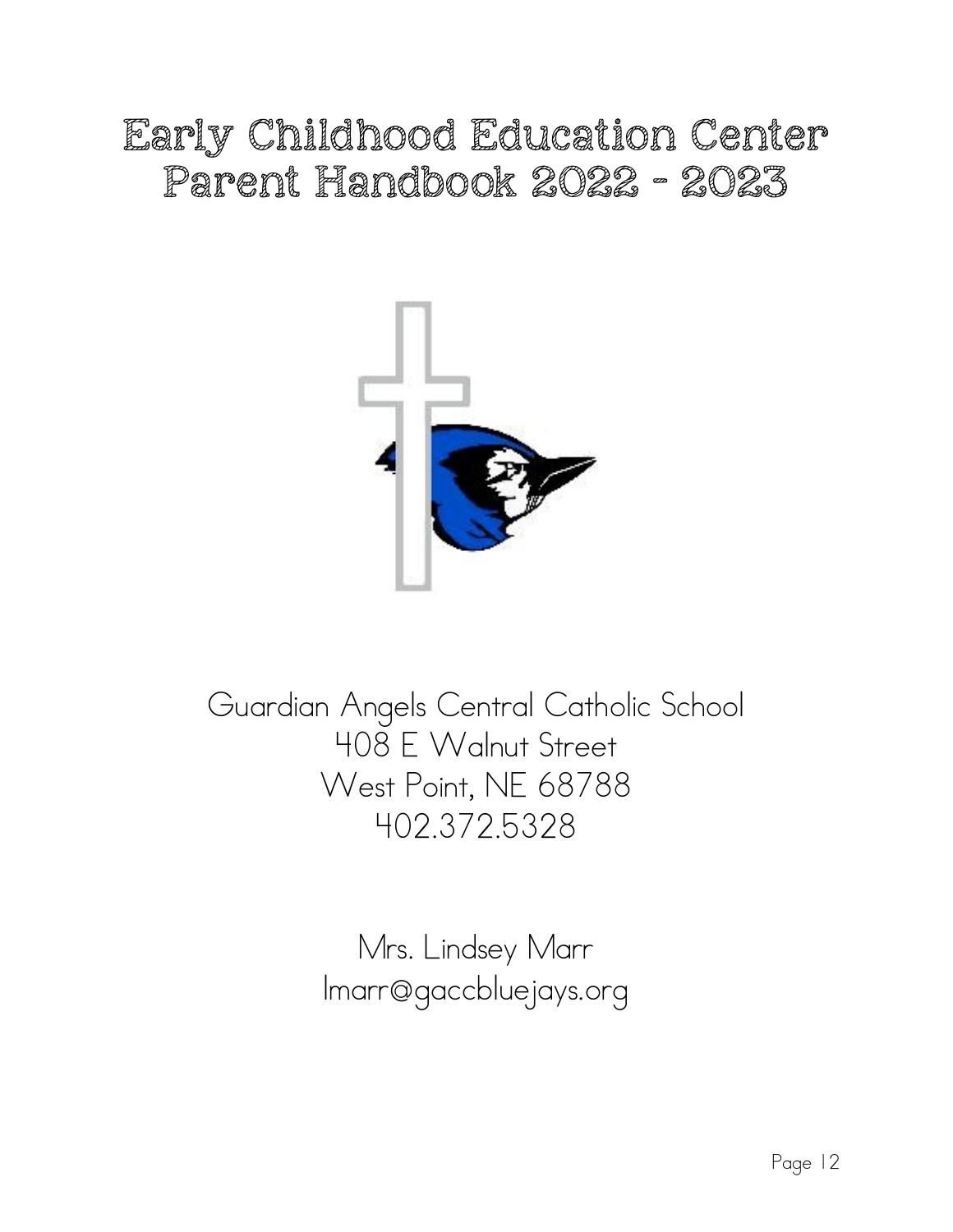# Philosophy

#### Our goal:

- to educate the whole child: spiritually, intellectually, emotionally, physically, and socially
- to help children become independent, self-confident inquisitive learners

Our Mission:

- to prepare young children to participate successfully in formal school while assisting them in developing positive self-concepts
- to form Christian attitudes of loving, helping, sharing, and growing closer to The Lord

#### Our Method:

- young children learn best by doing
- play provides the foundation for school learning; play is the work of the young child
- strive to help children become enthusiastic learners
- encouraging children to be active and creative explorers who are not afraid to try out their own thoughts
- allow them to learn at their own pace and in the ways that are

# Tuition

\$5.00 / half day

Attendance in the ECEC will be kept daily. You will receive a monthly childcare statement.

### Enrollment

The Early Childhood Education Center is for children who are currently enrolled in GACC Preschool or Pre-Kindergarten classes.

# Daily Activities

Bible Stories – Each week a new bible story will be chosen to focus on. There will be multiple activities included with the bible story theme. Prayers, songs, and crafts are just to name a few!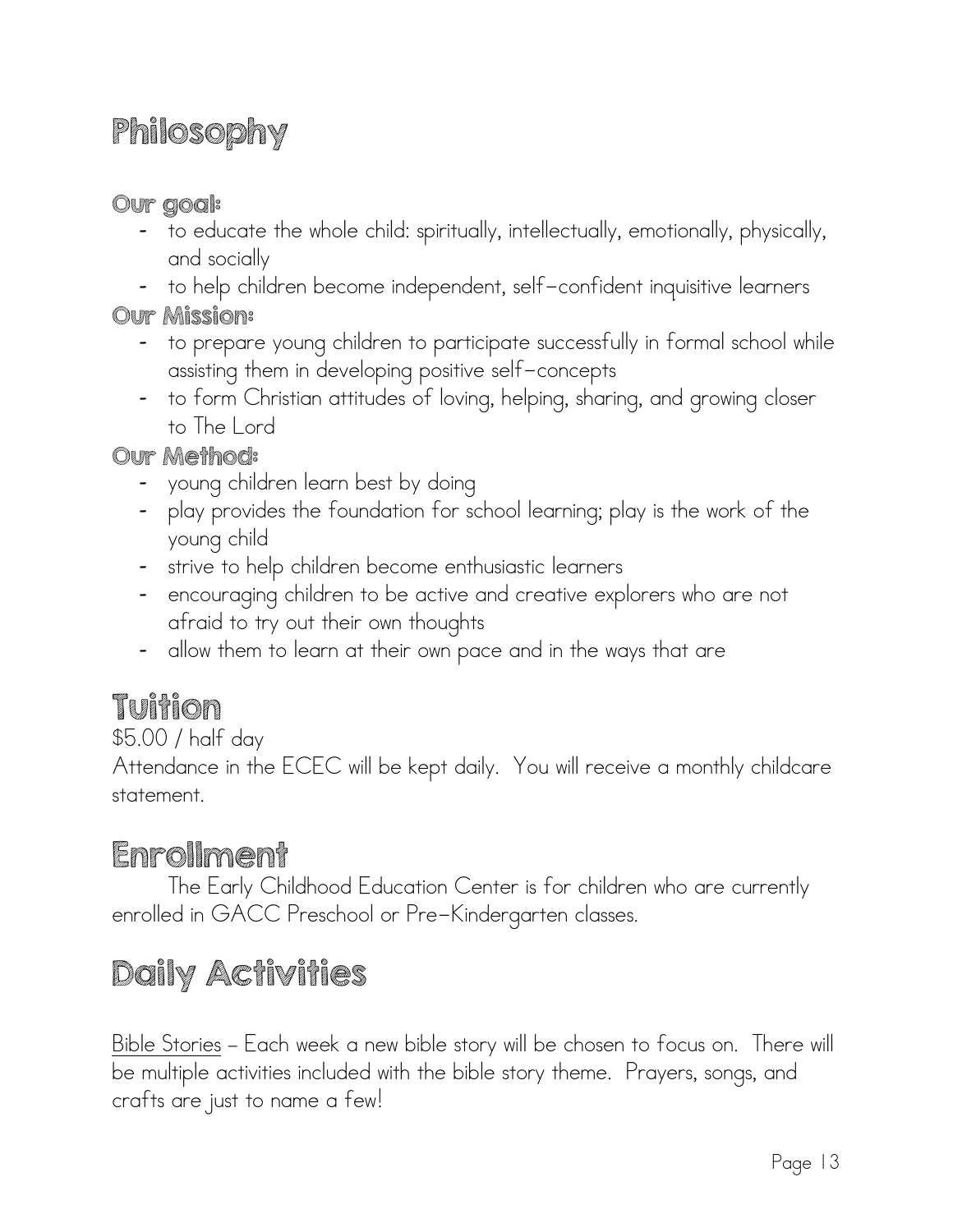Arts & Crafts – Children become involved in an activity chosen by the adult and centered on a particular learning experience related to the needs for early childhood development.

Games – Children will become involved in playing games with their peers. They will learn to take turns and play nicely with one another. The games may consist of ABC games, number games, Candy Land, Zingo, etc.

Sensory Play – The children will have the opportunity to have sensory play. The sensory table could be filled with water beads, corn, rice, water, etc. Children will learn to play with different textures.

Story Time – Children will become involved in daily story time. They will have the opportunity to engage with these stories in multiple ways.

Structured Play – The children will get to play each day. They will learn how to share, play with others, and make positive choices. Activities may include puzzles, dramatic play, sensory play, computer, legos, blocks, and art.

Snack Time – Children will share in snack time and prayer with their peers. There is a snack sign-up for donations.

### Early Childhood Education Center Hours

It will be open daily for enrolled preschool and pre-kindergarten children. This provides your child with the all day school option. When your child is not attending preschool or pre-kindergarten, they have the option to attend the Early Childhood Education Center. Enrolled preschool students can also attend the Early Childhood Education Center on days they do not attend preschool. Students can be dropped off between 7:45 – 8:05 and will be dismissed at 3:30.

### Clothing

Since uniforms are not required for preschool and pre-kindergarten children, any type of comfortable and washable clothing may be worn. Tennis shoes are required for safety in the classroom and recess equipment. Flip-flops and sandals are not allowed. Special days will be set aside as GACC preschool and pre-kindergarten T-shirt day when the students will wear their special tshirts. The children will get their t-shirt in the first month of school.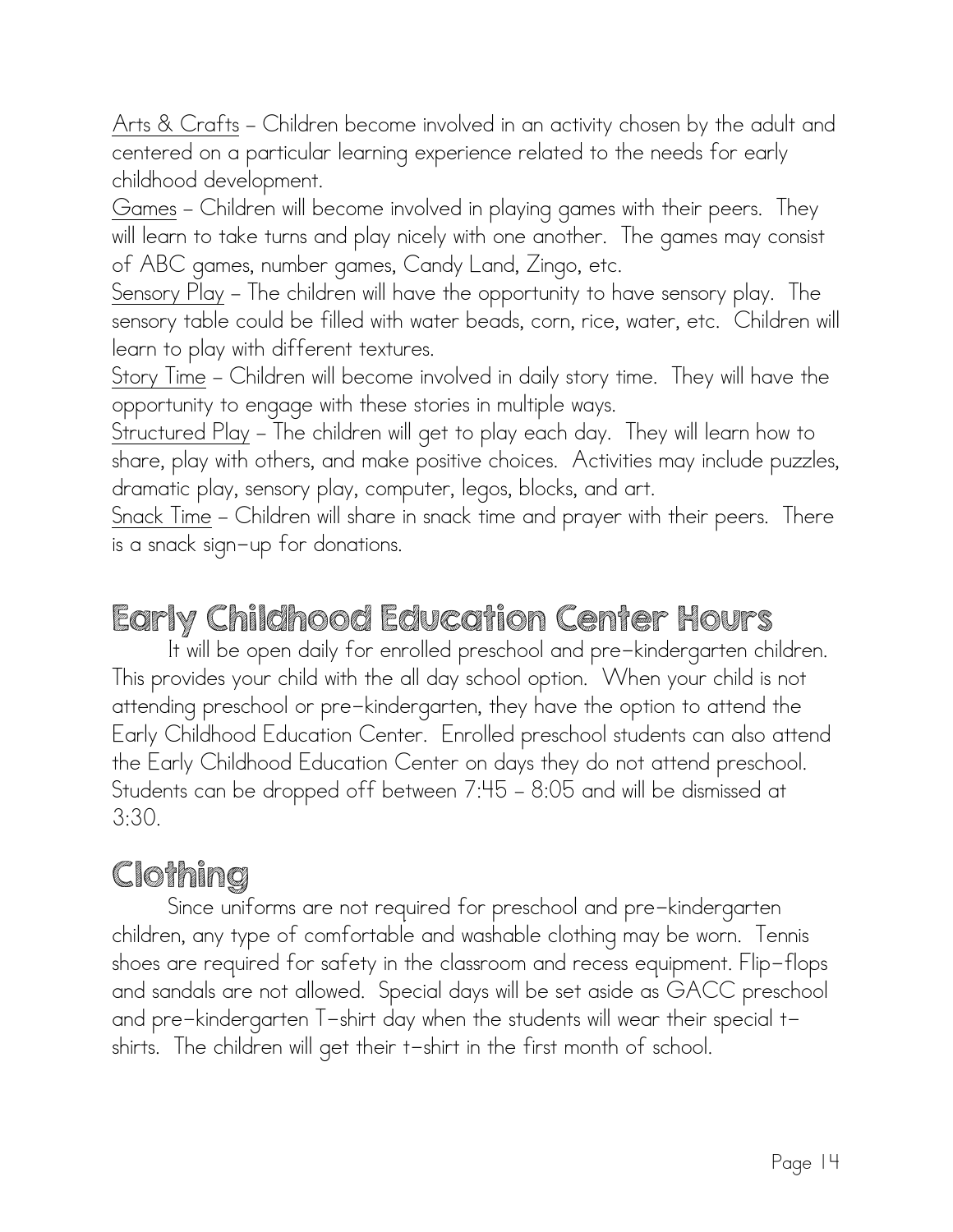Please send an extra set of clothing (including socks) in a plastic zip-lock bag with your child's name clearly marked. This set of clothing will be kept in their backpack. Preschool and Pre-kindergarten students must be completely potty trained.

### Lunch

Your child will go to lunch at 11:25. If your child is attending an afternoon session of pre-kindergarten, they will go to Miss Mollie's classroom after lunch.

# Potty Training

Your child must be completely potty trained. Your child must be able to use the toilet independently and be a self advocate by asking to use the bathroom, cleaning self and washing hands.

# Discipline

Good behavior will be positively reinforced In our Early Childhood Education room, we will have a large "traffic light" with green, yellow, and red lights. Each day your child will begin the day with their picture on green. If they are not able to problem-solve and make good choices your child will be asked to move their picture to yellow. If they are still not able to make good choices and problem-solve, they will be asked to move their picture to red and take some time to think about how to make safe and respectful choices. Children also have the choice to work hard and earn/change their "color" back to green as the day progresses – we explain to them that they have to work extra hard at making safe, respectful and responsible choices to "go back to green."

 We will also use "think time" when it is appropriate. It is important for children to take the time to think about their choices and return to the group when they are ready. Our goal is for all children to learn and grow in a safe, developmentally appropriate, positive and caring environment.